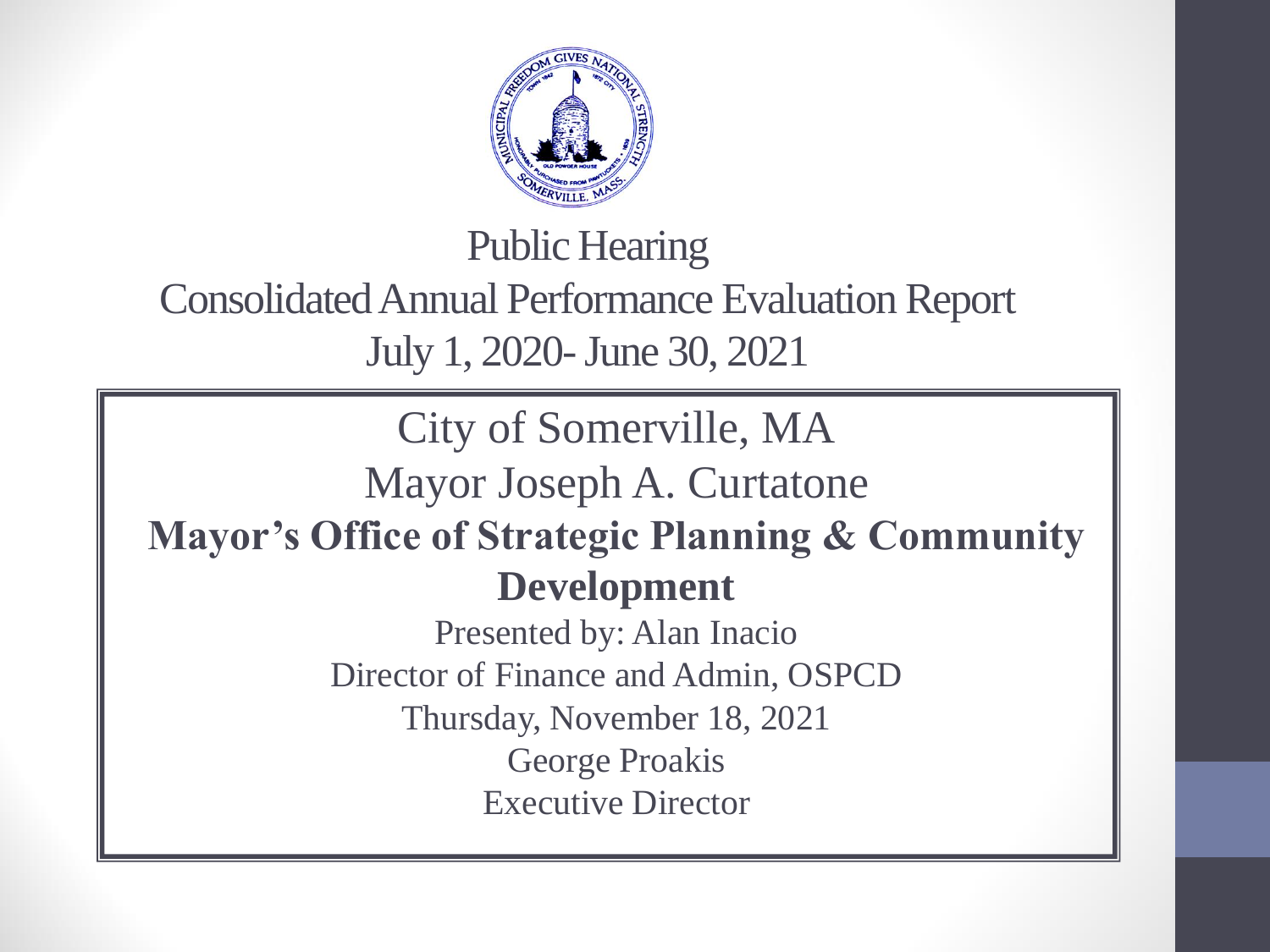

# Tonight's Agenda

- Welcome & Introductions
- Overview of the Covered Programs and Goals
- CAPER Overview and Draft Performance Summary (Including CV funding update)
- Public Comments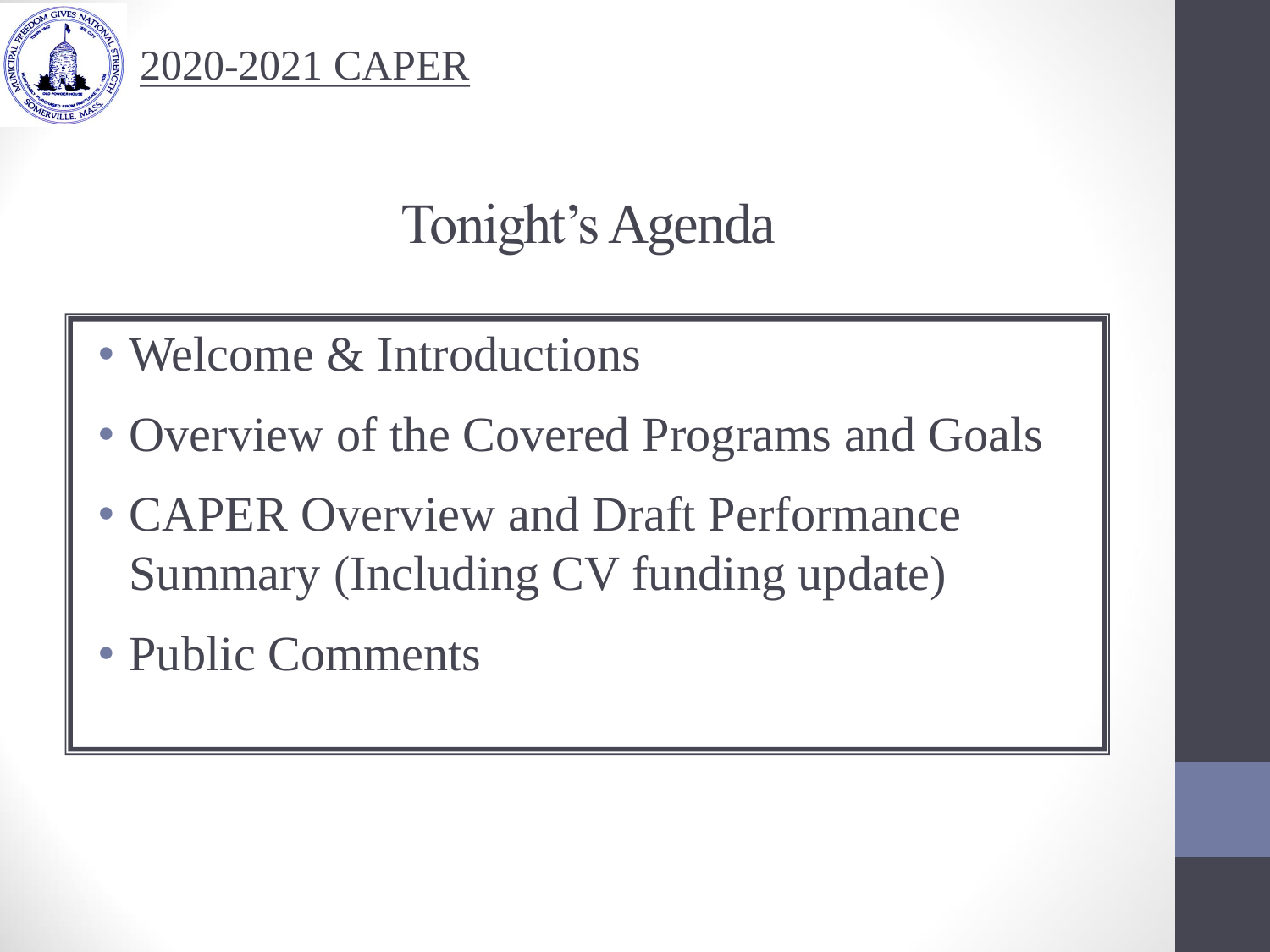

## Overview of Covered Programs

- **CDBG Funds** can be used in a flexible manner for economic development, improvements to parks and open space, needed public services, and affordable housing projects and programs.
- **HOME Investment Partnership Funds** can be used to further affordable housing programs and projects.
- **Emergency Solutions Grant (ESG) Funds** are to be used to support shelters, homelessness prevention, and rapid re-housing programs for homeless and those at risk of homelessness.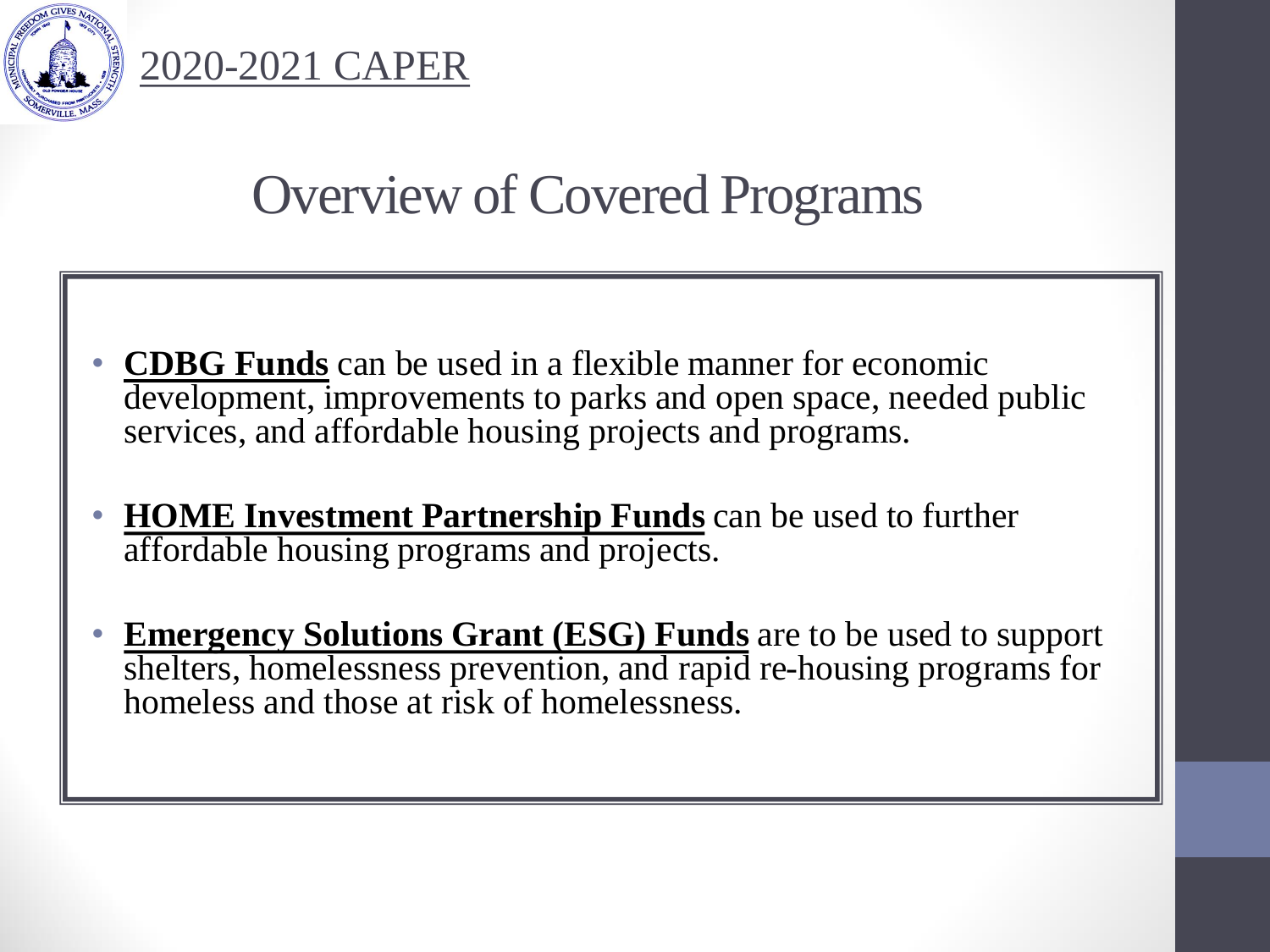

## Action Plan Goals and Objectives

- **Stabilize and Revitalize Diverse Neighborhoods –** this objective includes neighborhood infrastructure, parks and open space, and economic development projects aimed at targeted low to moderate income areas within the city.
- **Preserve and Maintain Existing Affordable Housing –** this objective includes both CDBG and HOME funding for targeting affordable housing activities including homeowner rehab, energy system replacement, homebuyer assistance, tenant based rental assistance, and special projects.
- **Family Stabilization and Job Readiness** this objective mainly supports public services agencies in providing family economic stabilization activities mainly through CDBG funding.
- **Ending and Reducing Homelessness –** this objective will utilize mainly ESG funds to target efforts to reduce and end homelessness.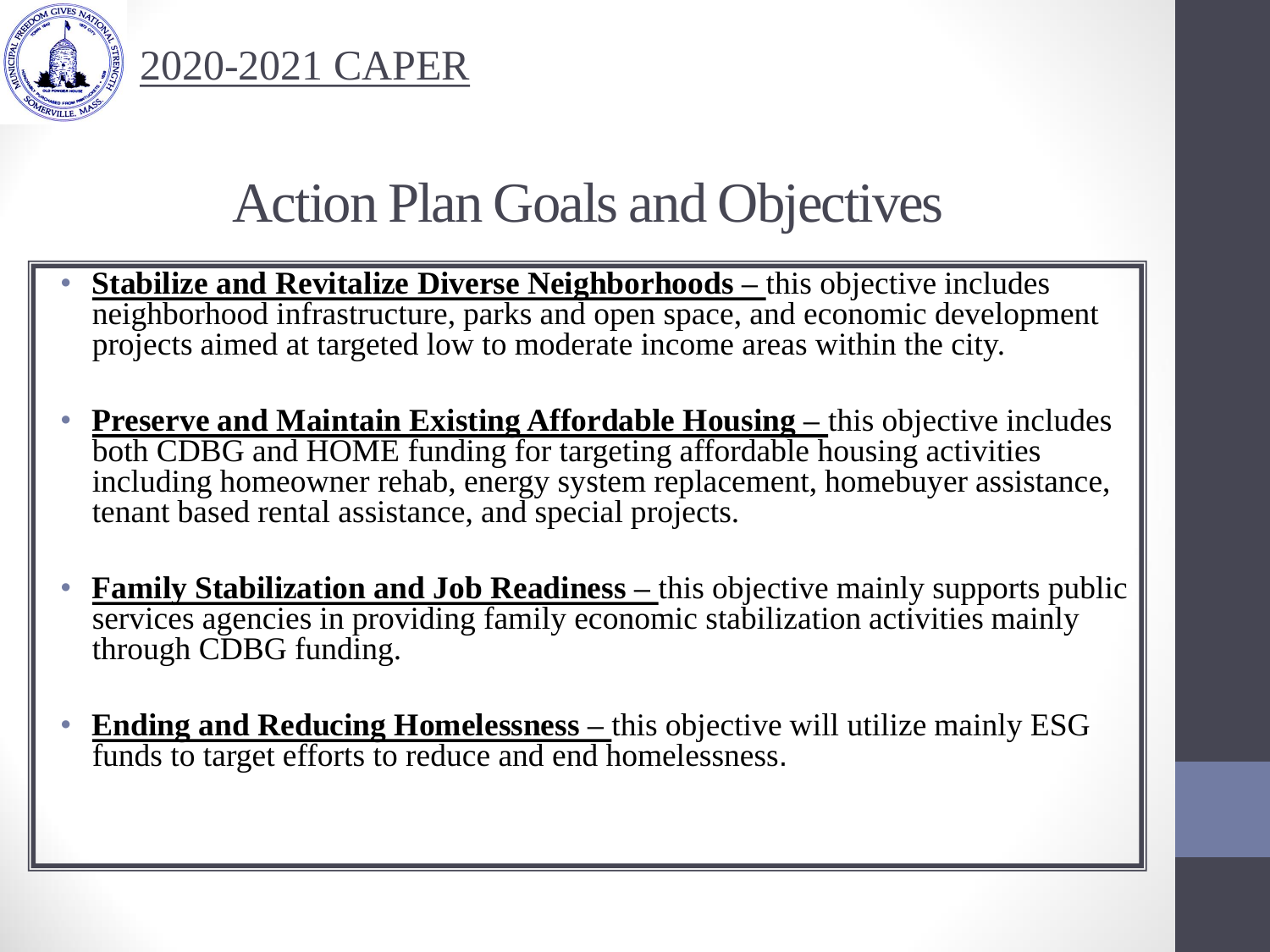

## Overview of the CAPER

The Consolidated Annual Performance and Evaluation Report (CAPER) provides annual performance reporting. The CAPER, in conjunction with the Integrated Disbursement Information System (IDIS), fulfills statutory and regulatory program reporting requirements and provides the City of Somerville and HUD with the necessary information to assess the overall program performance and accomplishments against planned goals and objectives.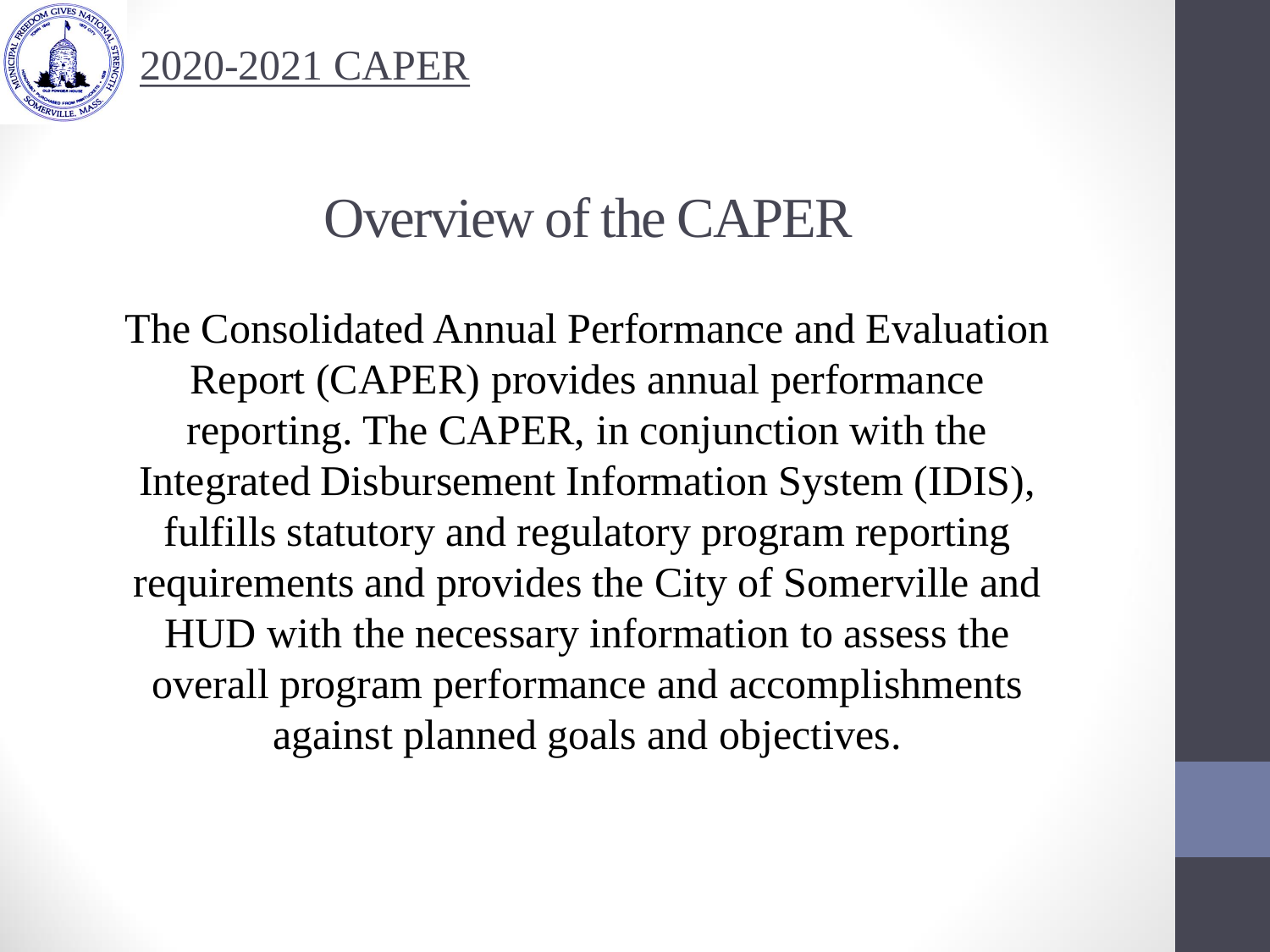

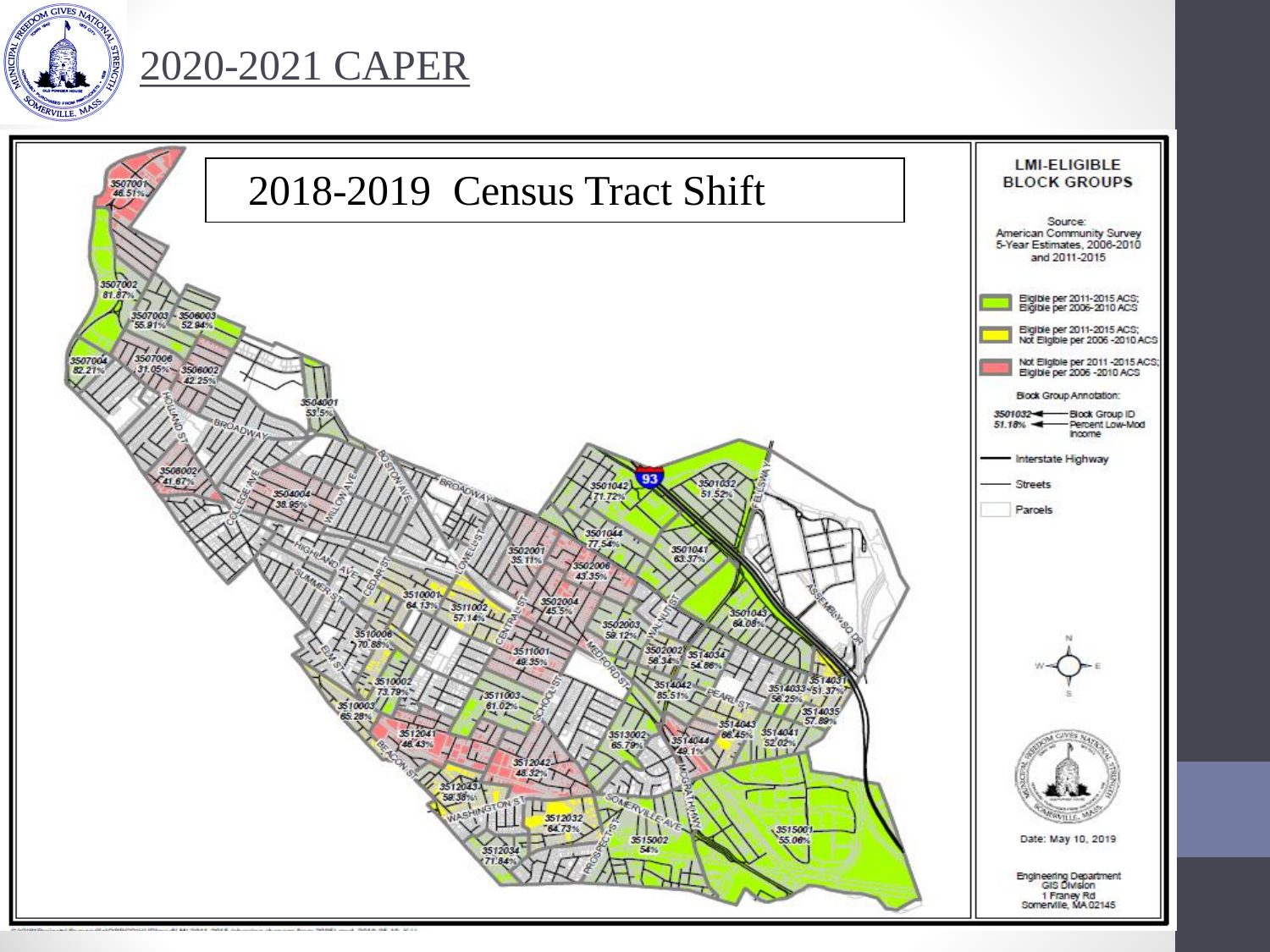



#### **CDBG Expenditure History** 2011-2021



\*Program year expenditures impacted by construction moratorium and other Covid-19 related delays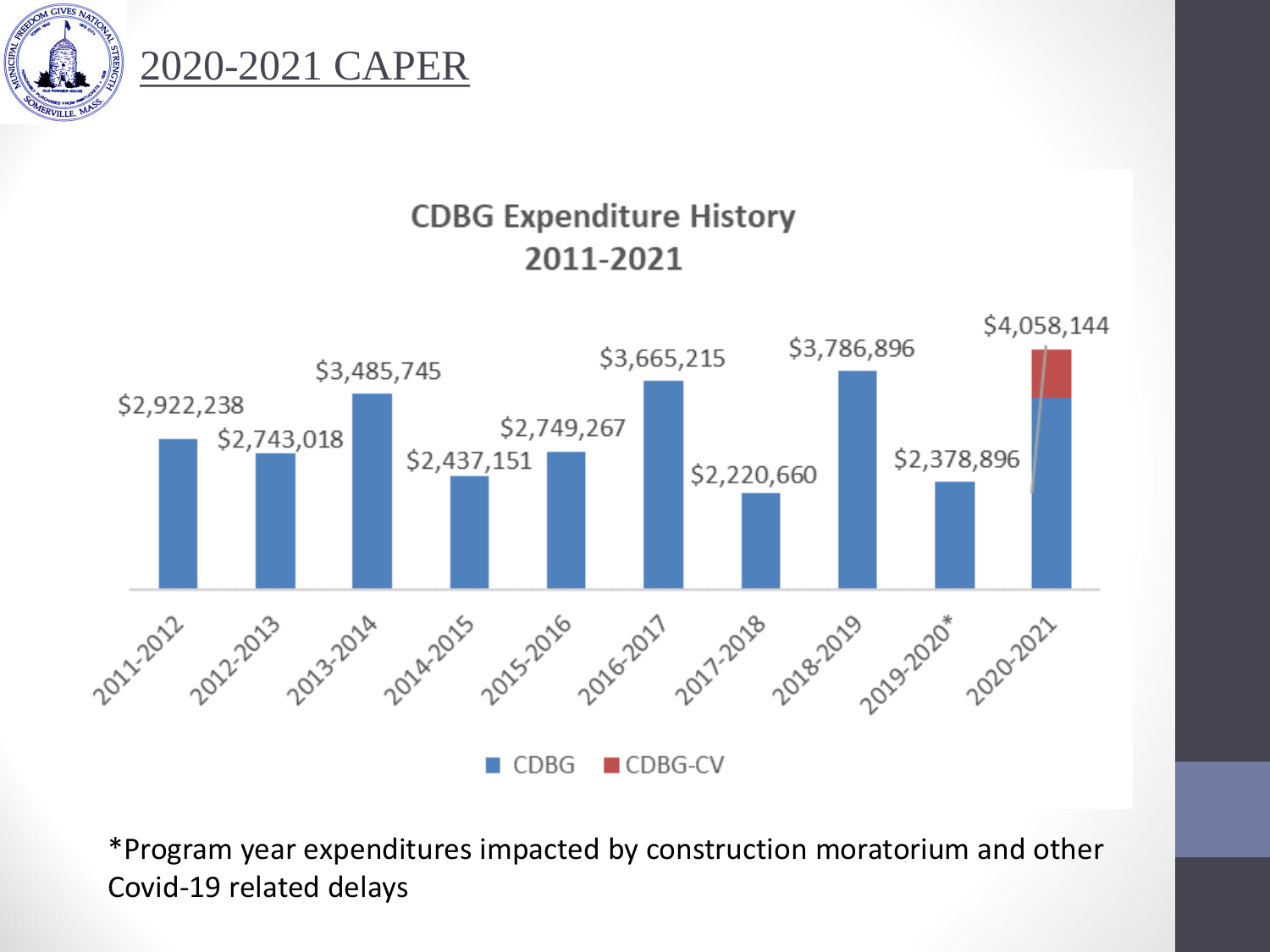

## 2020-2021 CDBG Expenditure Breakdown



CDBG - \$3,446,504 CDBG-CV - \$611,640 Total - \$4,058,144

- Covid 19 Small Business Loans
- Covid 19 Public Services
- Small Business Resiliency
- Housing Acquisition & Rehab
- Parks & Open Space
- Neighborhood Infrastructure
- Public Services (Annual)
- $Admin$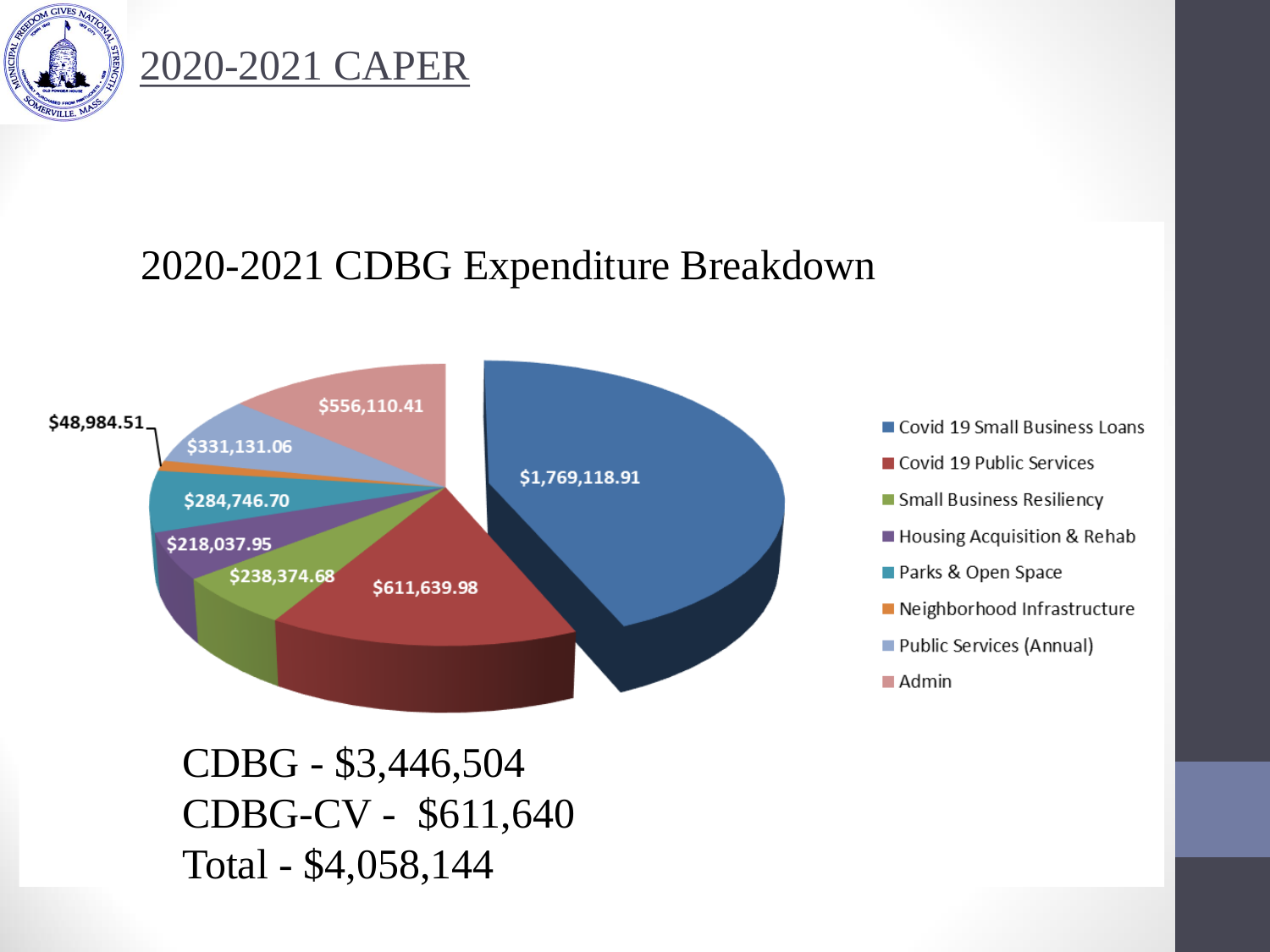

## **Assessment of Goals & Objectives**  *Economic Development*

- **Covid Business Relief Loans -** In the Spring of 2020, the City was awarded a supplemental CDBG-CV allocation as part of the CARES Act legislative package. As the Covid 19 pandemic and the related business closures and interruptions persisted longer than expected the city allocated over 1.7M in direct business relief through a forgivable loan program. The program was administered through the majority of the program year and assisted over 200 business with relief funds for job retention, rent and utility payments and other operating costs.
- **Main Street Technical Assistance-** Throughout the pandemic the city relied heavily on its two local on the ground technical assistance agencies to help local small businesses navigate the ever-changing landscapes of public health policies and city mandates as we navigated through the varying stages of the pandemic. The Union Square and East Somerville Main Streets organizations provided critical technical assistance and community outreach to local small businesses in their districts with limited capacity to navigate through the public health crisis.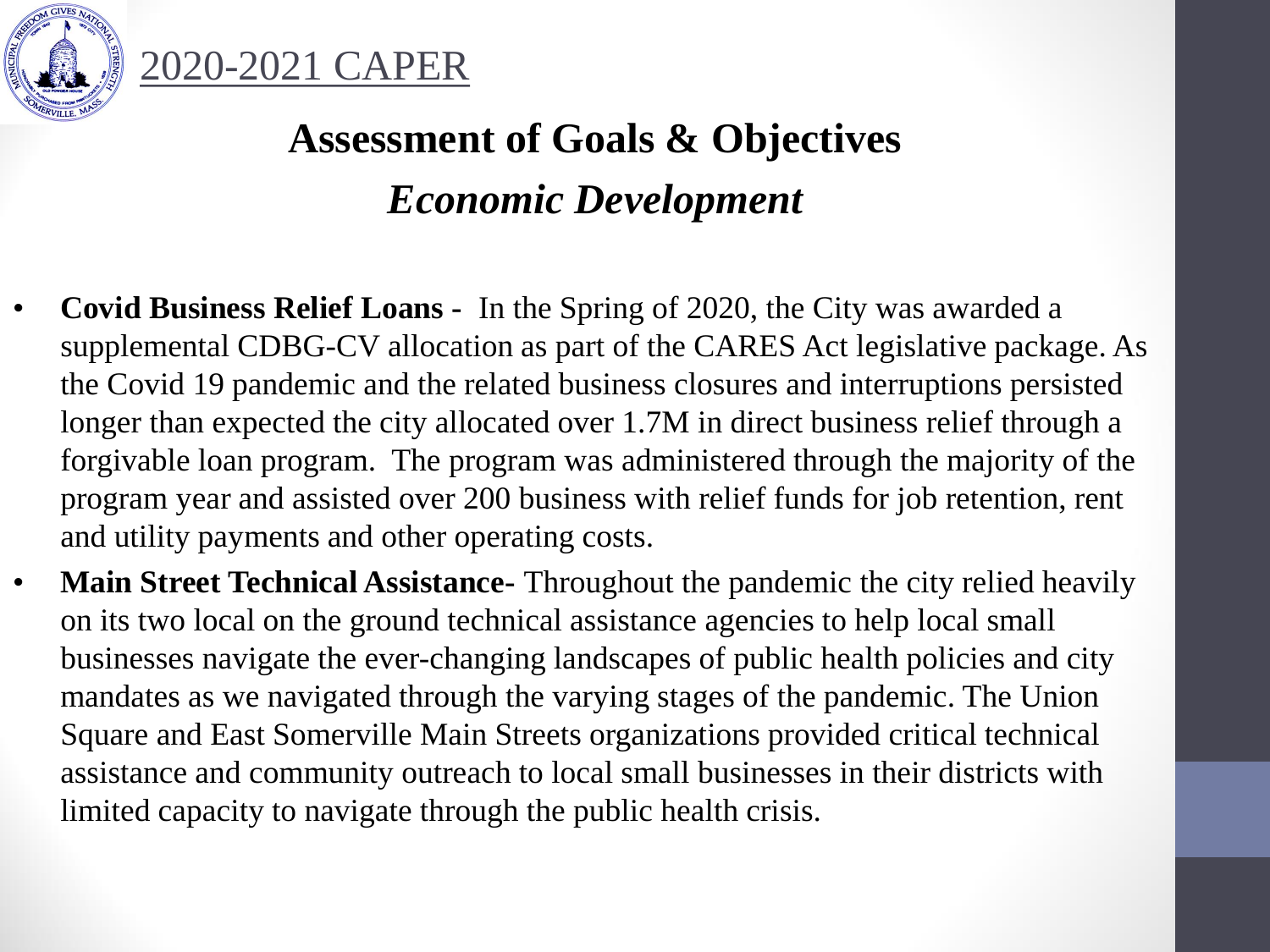

## **Assessment of Goals & Objectives**  *Economic Development*

### Program Yr 20 Expenditures

|                                          | <b>PY 20</b>       |
|------------------------------------------|--------------------|
| <b>Project</b>                           | <b>Expenditure</b> |
| <b>Small Business Resiliency Program</b> | \$74,623           |
| <b>Union Square Main Streets</b>         | \$107,501          |
| <b>East Somerville Main Streets</b>      | \$56,250           |
| <b>Covid Business Relief Loans</b>       | \$1,664,300        |
| <b>Project Delivery Costs</b>            | \$104,819          |
| <b>Total</b>                             | \$2,007,493        |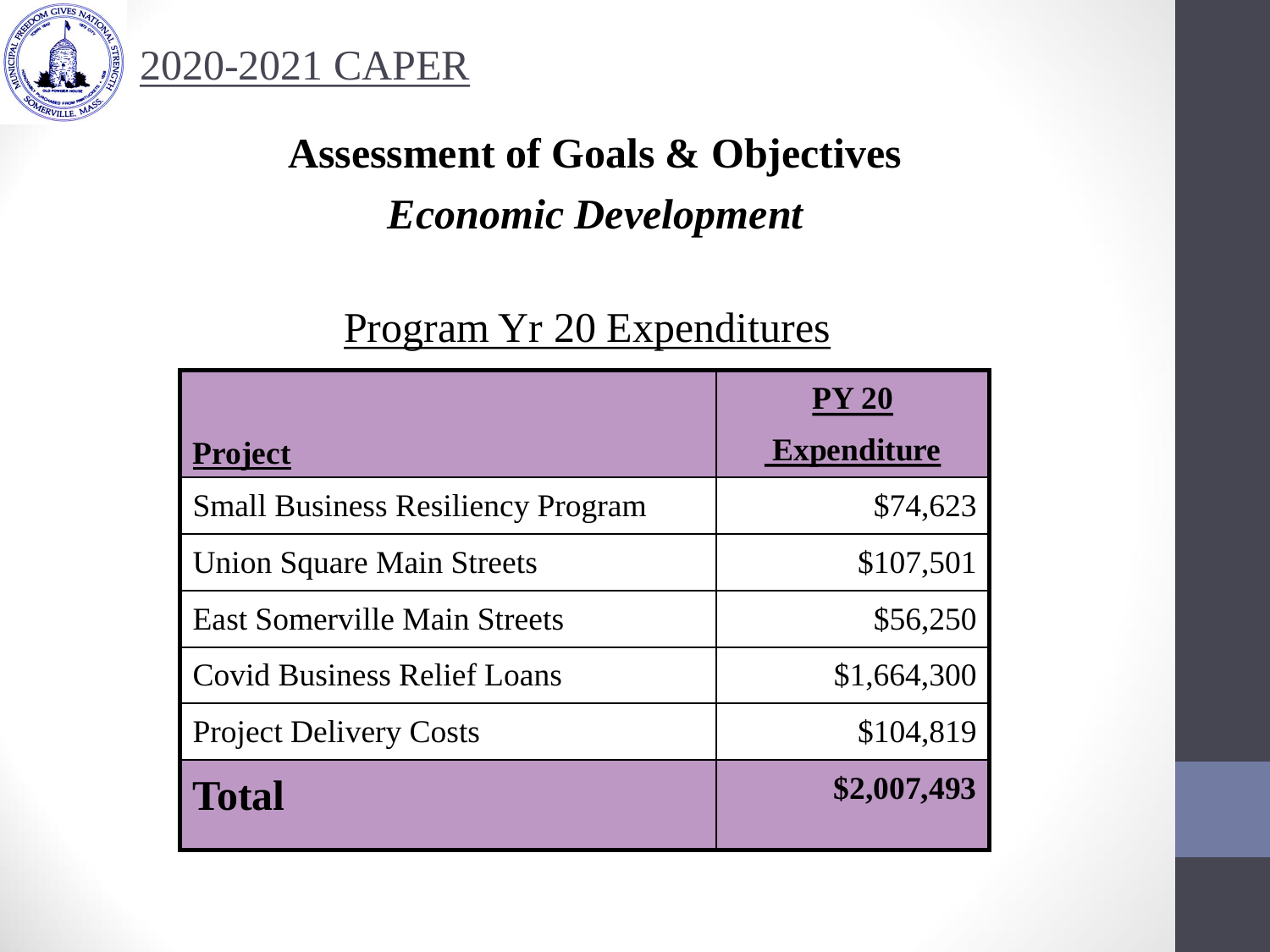

## **Assessment of Goals & Objectives**  *Transportation & Infrastructure*

• **Multi-Modal Traffic and Pedestrian Safety Improvements** – The city began to make significant progress towards its multi-modal and pedestrian safety goals. In the previous program year the city completed its first major bus lane and accompanying pedestrian improvements through the Central Broadway corridor. This was partially funded through CDBG funds . In the 2020-2021 program year the city continued to expand its bus lane network by implementing a bus lane and supporting pedestrian improvements in the Washington street corridor. While the city had hope to complete a broader range of pedestrian and traffic improvements in eligible census tracts citywide the onset of the pandemic in early 2020 delayed these activities from being completed during that time.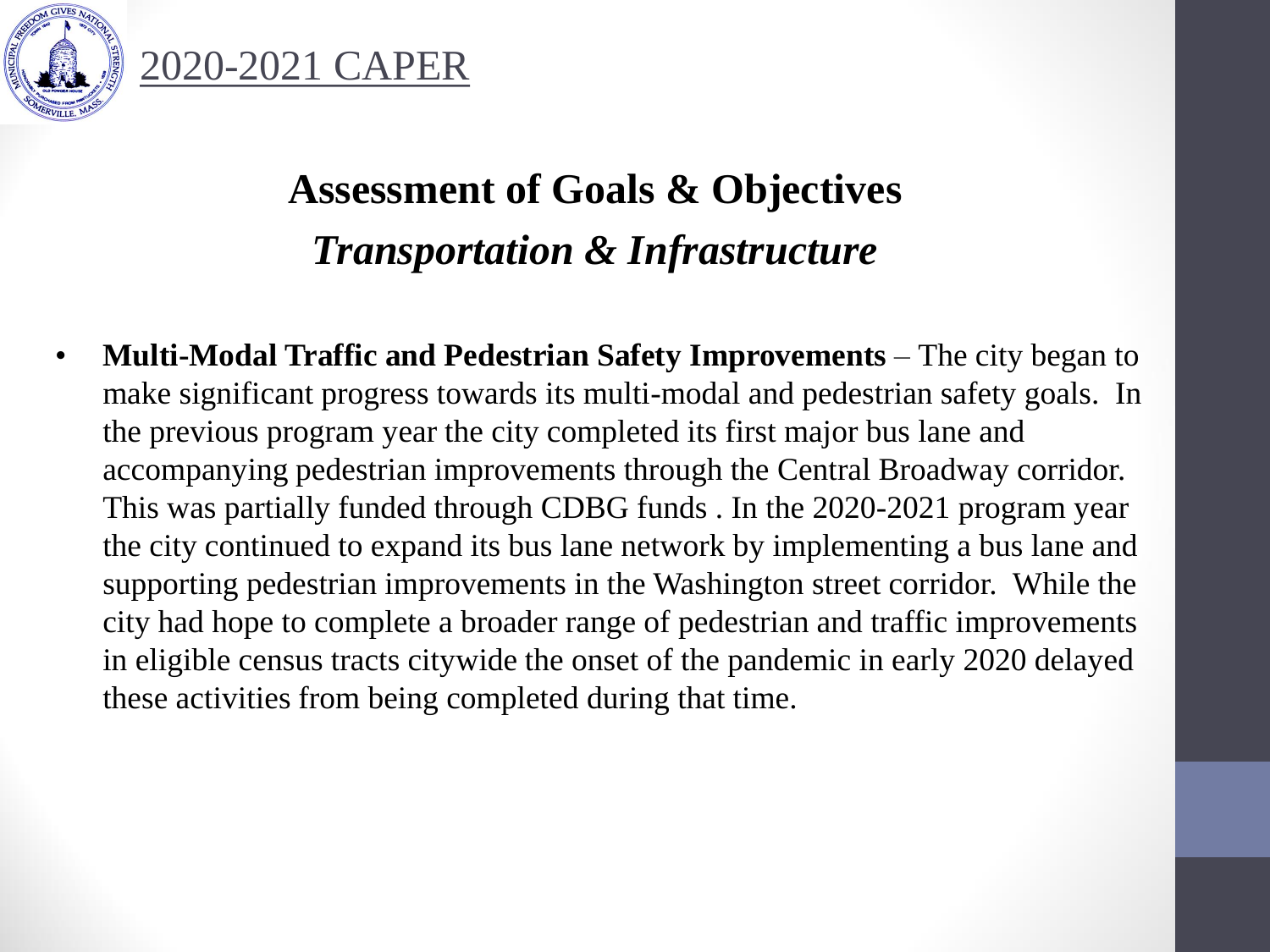

## **Assessment of Goals & Objectives**  *Transportation & Infrastructure*

## Program Yr 20 Expenditures

| <b>Project</b>                            | <b>PY 20 Expenditure</b> |
|-------------------------------------------|--------------------------|
| Washington Traffic and Ped Safety         | \$22,942                 |
| <b>Streetscape Project Delivery Costs</b> | \$26,042                 |
| <b>Total</b>                              |                          |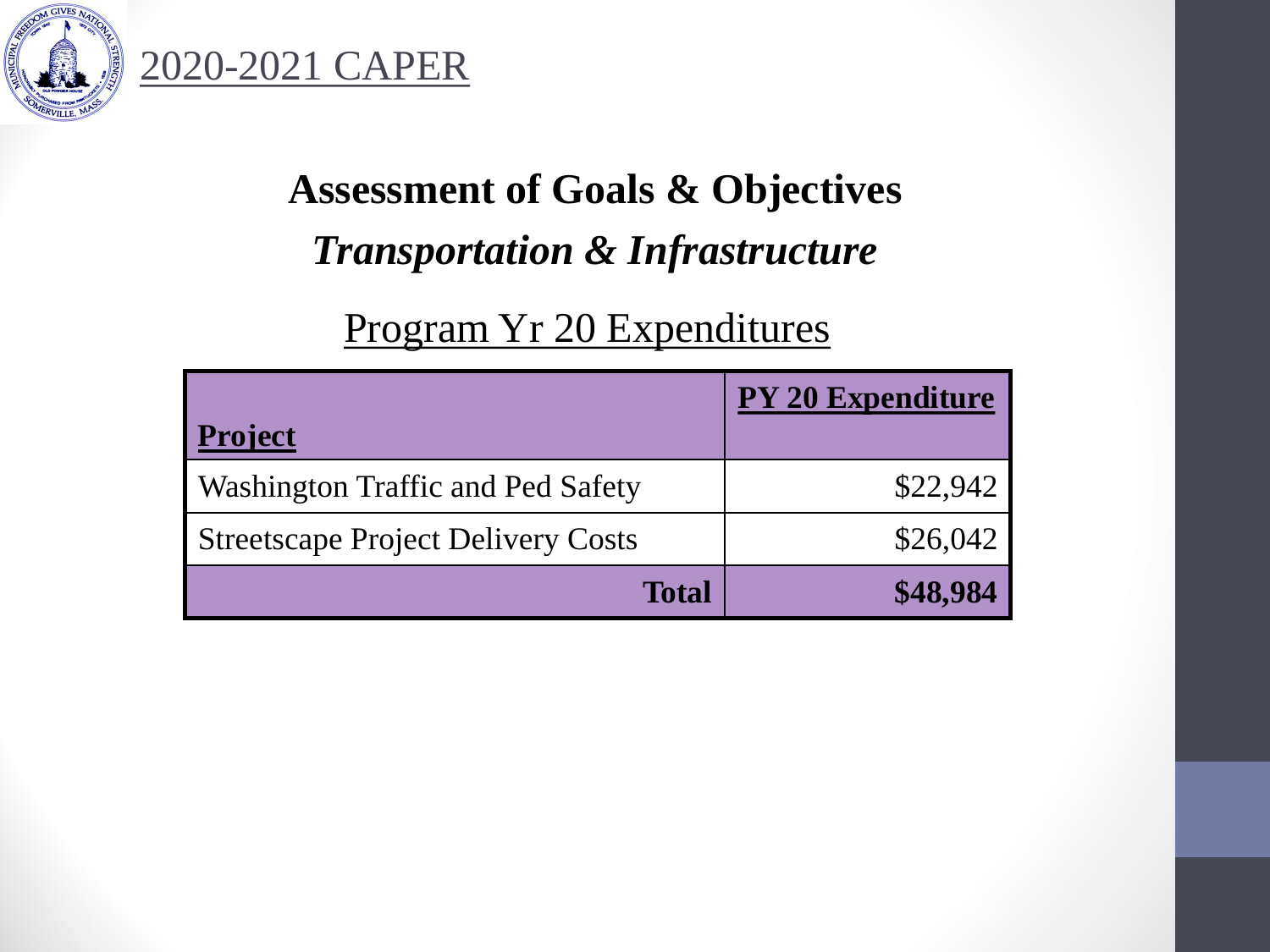

**Assessment of Goals & Objectives**  *Parks & Open Space*

- **Street Tree Planting** Planted approximately 100 trees throughout CDBG districts across the spring and fall planting seasons; increased urban tree canopy to improve quality of life.
- **Prospect Hill Park** Punchlist items were completed and the project was closed out in program year 2020.
- **Healey School Playground and Fields** Construction was completed on phase 1 of the schoolyard tot lot and phase 2 of the athletic fields began construction in late Spring 2021.
- **Allen St. Playground and Community Garden**  Construction Completed and park opened in program year 2020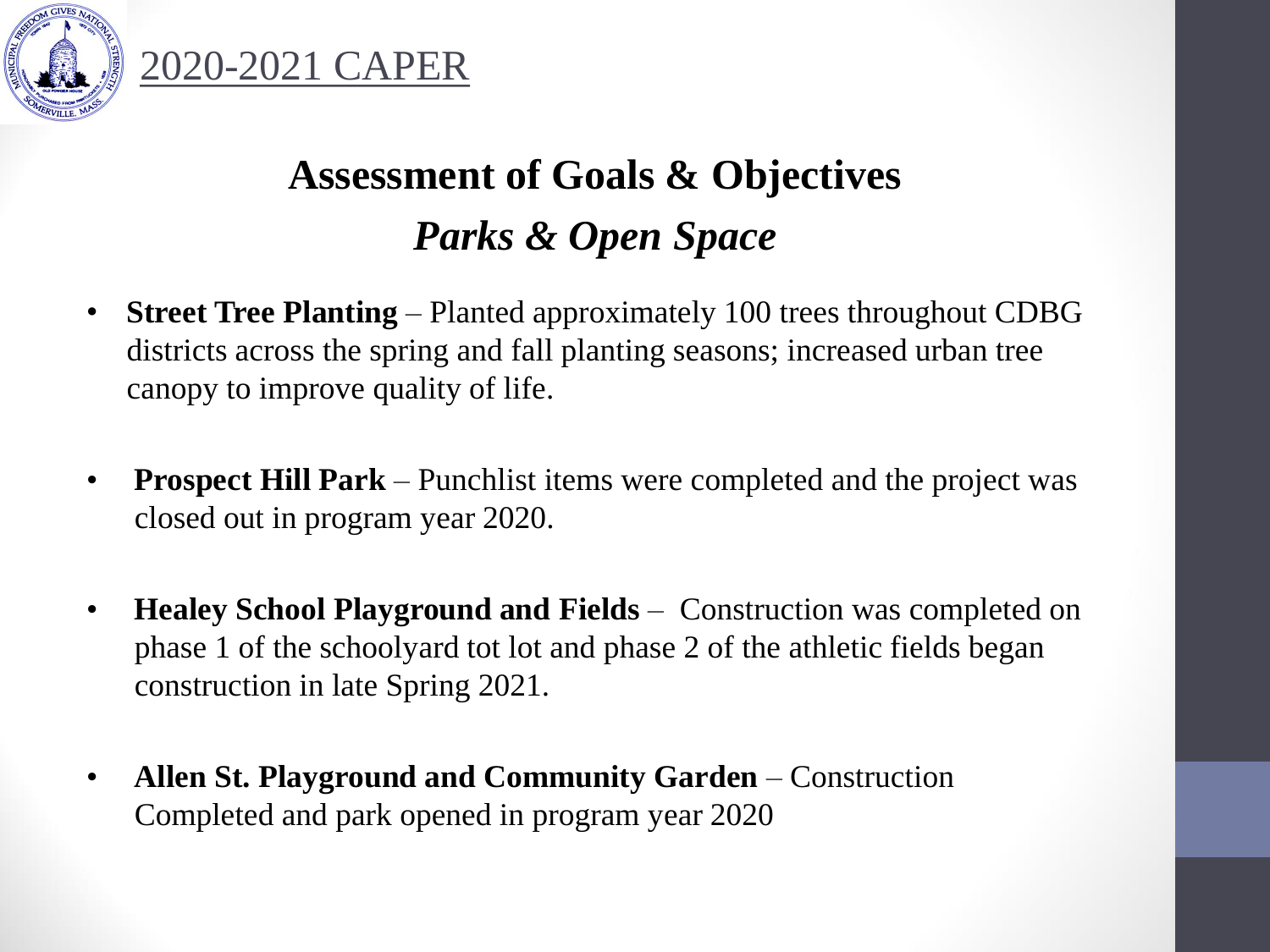

## **Assessment of Goals & Objectives**  *Parks & Open Space*

## Program Yr 20 Expenditures

| <b>Project</b>                      | <b>PY 19 Expenditure</b> |  |
|-------------------------------------|--------------------------|--|
|                                     |                          |  |
| <b>Street Tree Planting</b>         | \$51,104                 |  |
| <b>Healey Playground</b>            | \$21,047                 |  |
| Allen St. Playground                | \$118,882                |  |
| Prospect Hill                       | \$29,708                 |  |
| <b>Parks Project Delivery Costs</b> | \$64,003                 |  |
| <b>Total</b>                        | \$284,746                |  |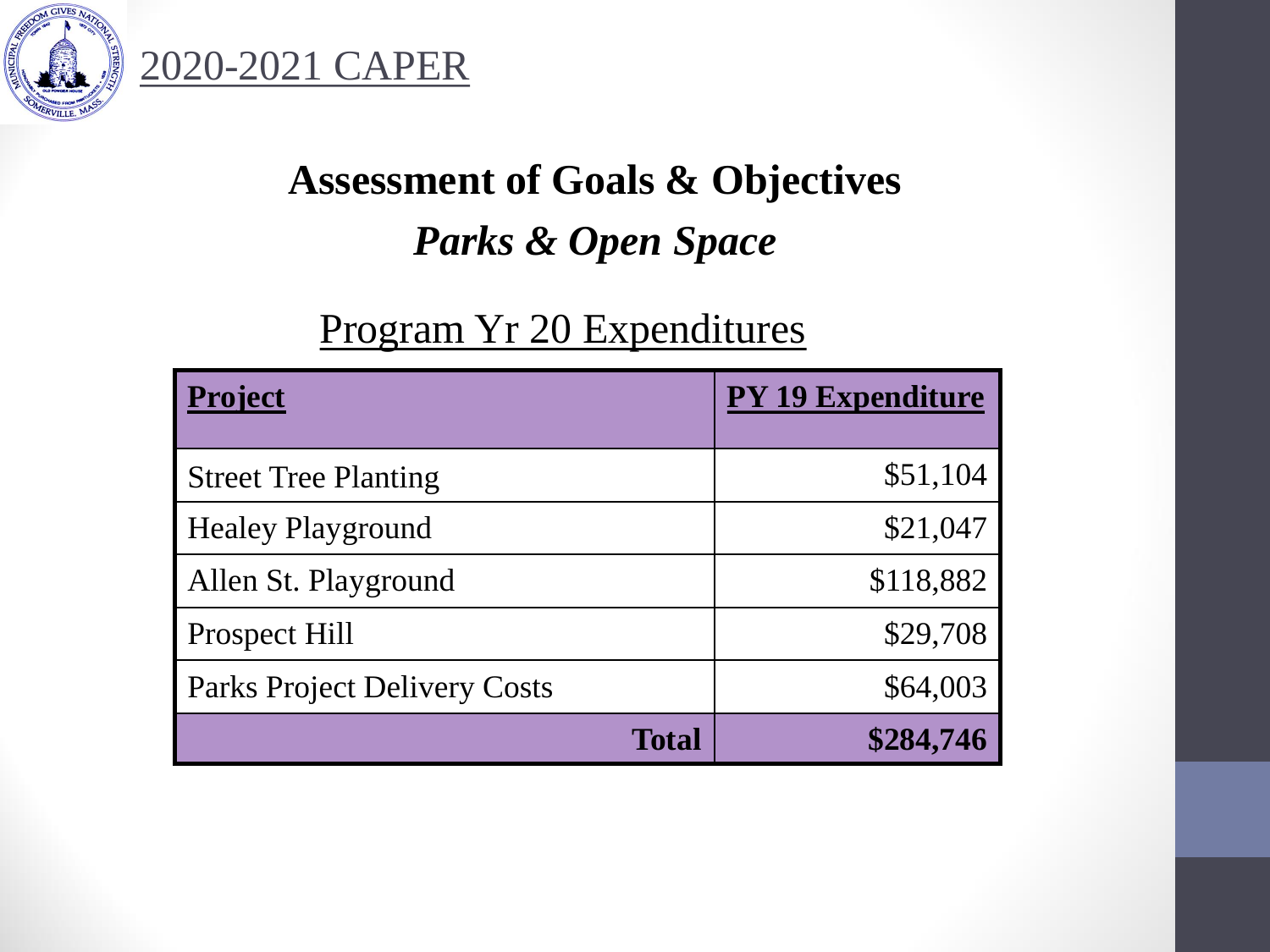

## **Assessment of Goals & Objectives**  *Housing*

#### • **Eligible uses of CDBG and HOME funds include:**

• New Construction of Housing (HOME)

2020-2021 CAPER

- Housing Rehabilitation (CDBG) (HOME)
- Tenant-Based Rental Assistance (HOME)
- Assistance to Homebuyers (HOME) (CDBG)

#### • **PY20 Funds**

• \$113,477 of HOME and \$218,037 CDBG funds expended on housing programs and projects.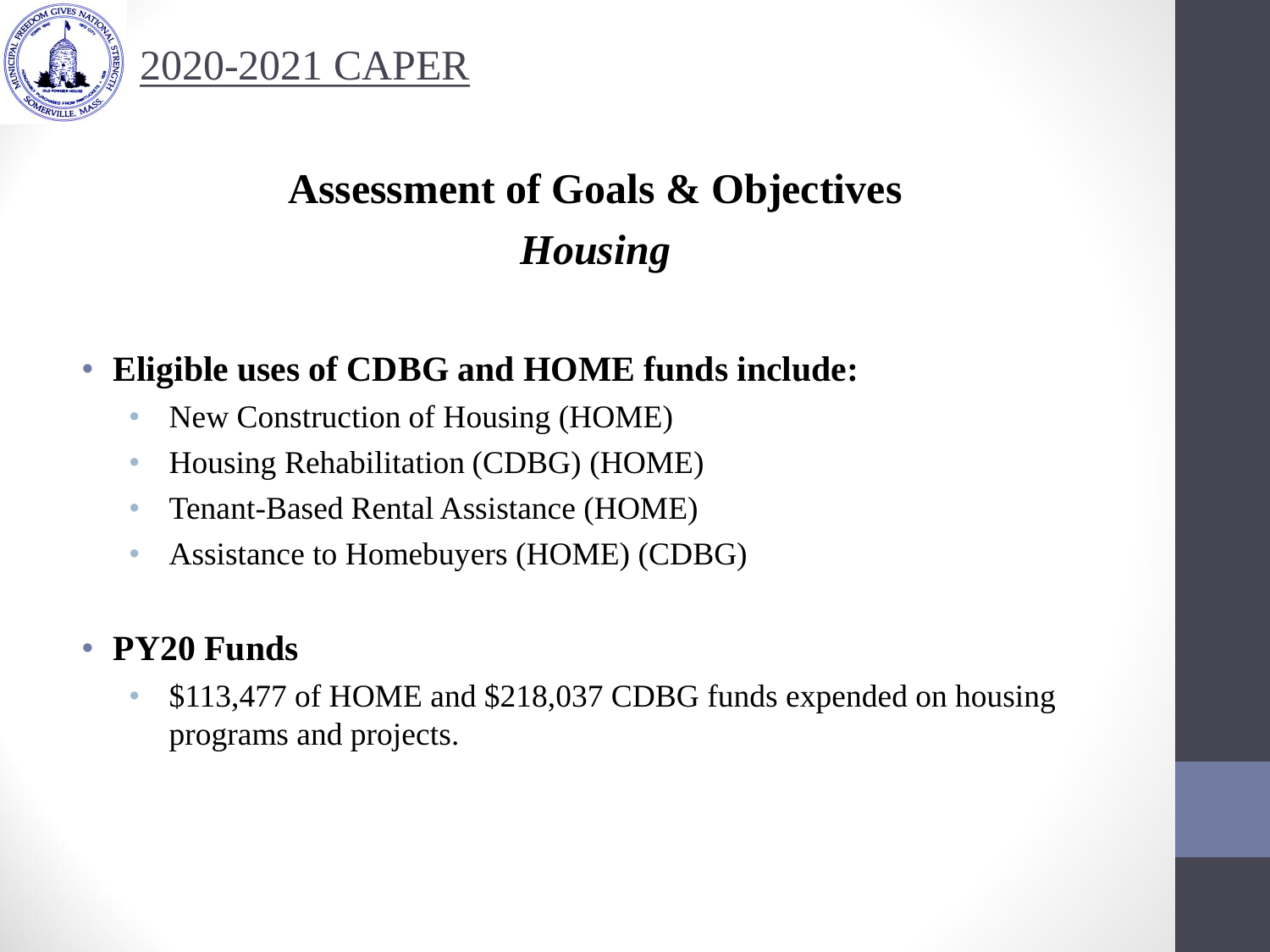

## **Assessment of Goals & Objectives**

## *Housing*

| <b>Program Name</b>        | <b>PY20</b> Expenditure | Accomplishments                                                                                                                                                              |
|----------------------------|-------------------------|------------------------------------------------------------------------------------------------------------------------------------------------------------------------------|
| <b>Housing Development</b> | \$436,050 HOME          | $\cdot$ 18-20 Illinois – Completed<br>acquisition, refinance and rehab<br>of a multi-family property<br>serving two (2) low-income<br>households.                            |
| <b>Housing Rehab</b>       | \$218,037 CDBG          | 6 rental and 4 homeowner<br>units were rehabilitated<br><b>Additional 100 Homes</b><br>program units in progress<br>and in the pipeline include<br>16 units at 355 Broadway. |
| Homebuyer Assistance       | \$5,000                 | Assisted 1 Household with<br>$\bullet$<br>closing cost assistance.                                                                                                           |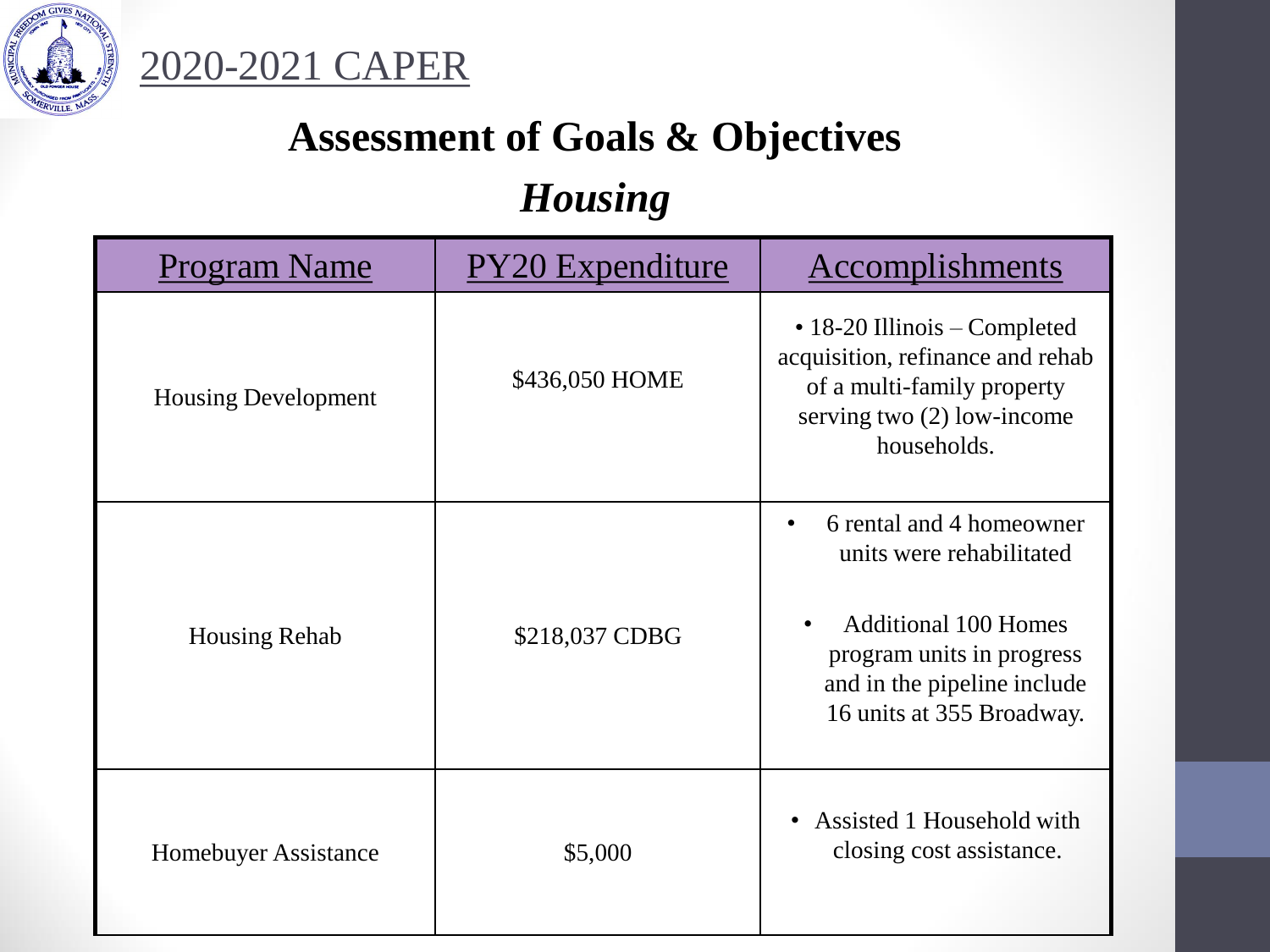



Public Service and ESG programs were awarded to 15 Non-Profit agencies through 19 projects primarily to address:

- Family Stabilization and Job Readiness programs
- Prevention Programs to Help Reduce and End Homelessness

The following slides will detail how many low-income residents were served.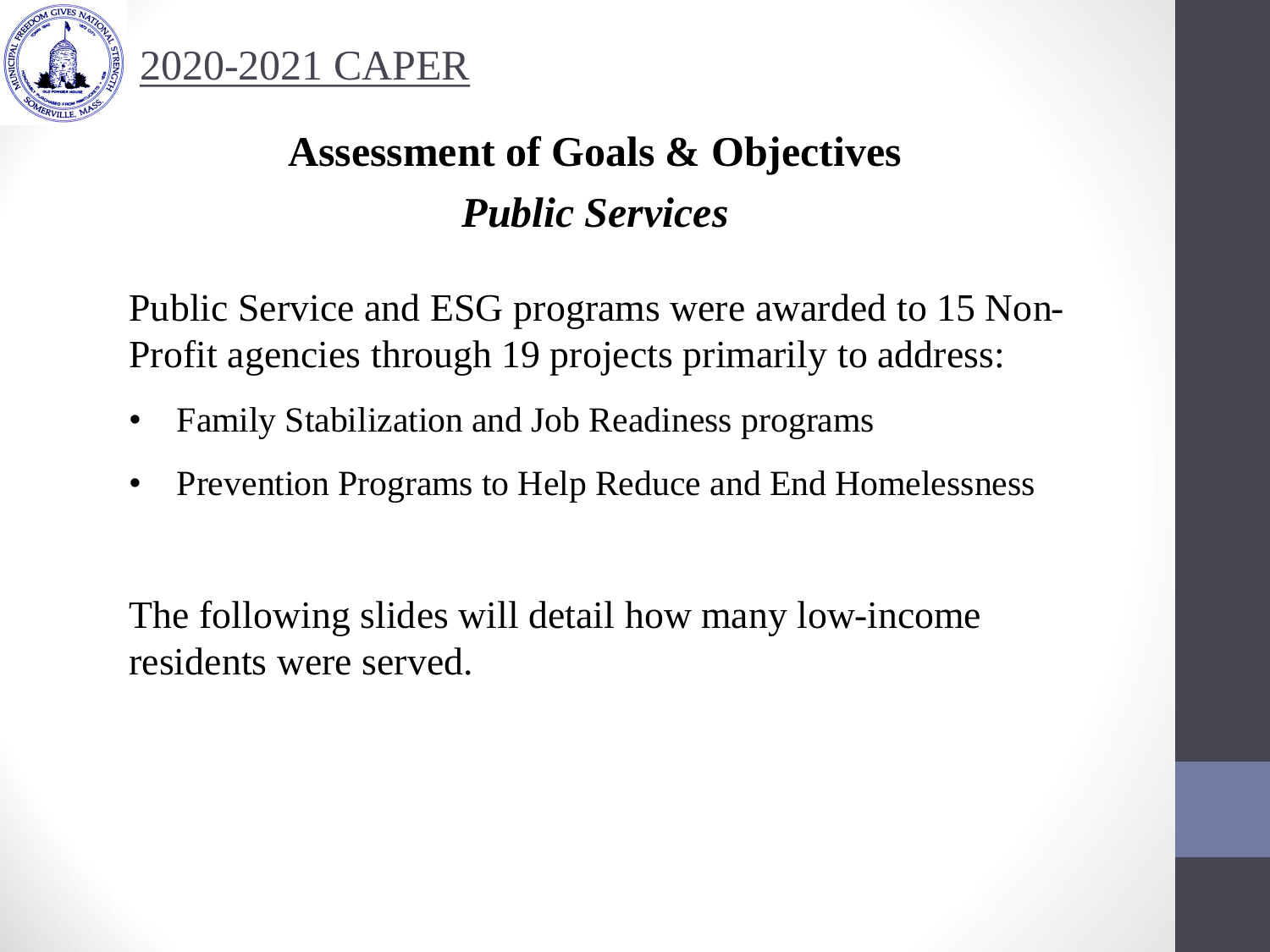

## **Assessment of Goals & Objectives**

#### *Public Services*

Summary of Services and Persons Served\*

| <b>Eligible Activity</b>        | <b>People Assisted</b><br><b>CDBG</b> | <b>People</b><br><b>Assisted</b><br><b>CDBG-CV</b> |
|---------------------------------|---------------------------------------|----------------------------------------------------|
|                                 |                                       |                                                    |
| <b>Food Banks</b>               | 9,105                                 | 546                                                |
| Senior & Handicapped            |                                       |                                                    |
| Services                        | 146                                   | 22                                                 |
| <b>Housing Counseling</b>       | 43                                    | 62                                                 |
| <b>Job Training</b>             |                                       | 68                                                 |
| <b>Battered &amp; Abused</b>    |                                       |                                                    |
| Spouses                         | 1,963                                 |                                                    |
| <b>Youth Services/Child</b>     |                                       |                                                    |
| Care                            | 111                                   | 202                                                |
| <b>Substance Abuse Services</b> | 134                                   |                                                    |
| Other                           | 181                                   | 32                                                 |
| Total                           | 11,683                                | 932                                                |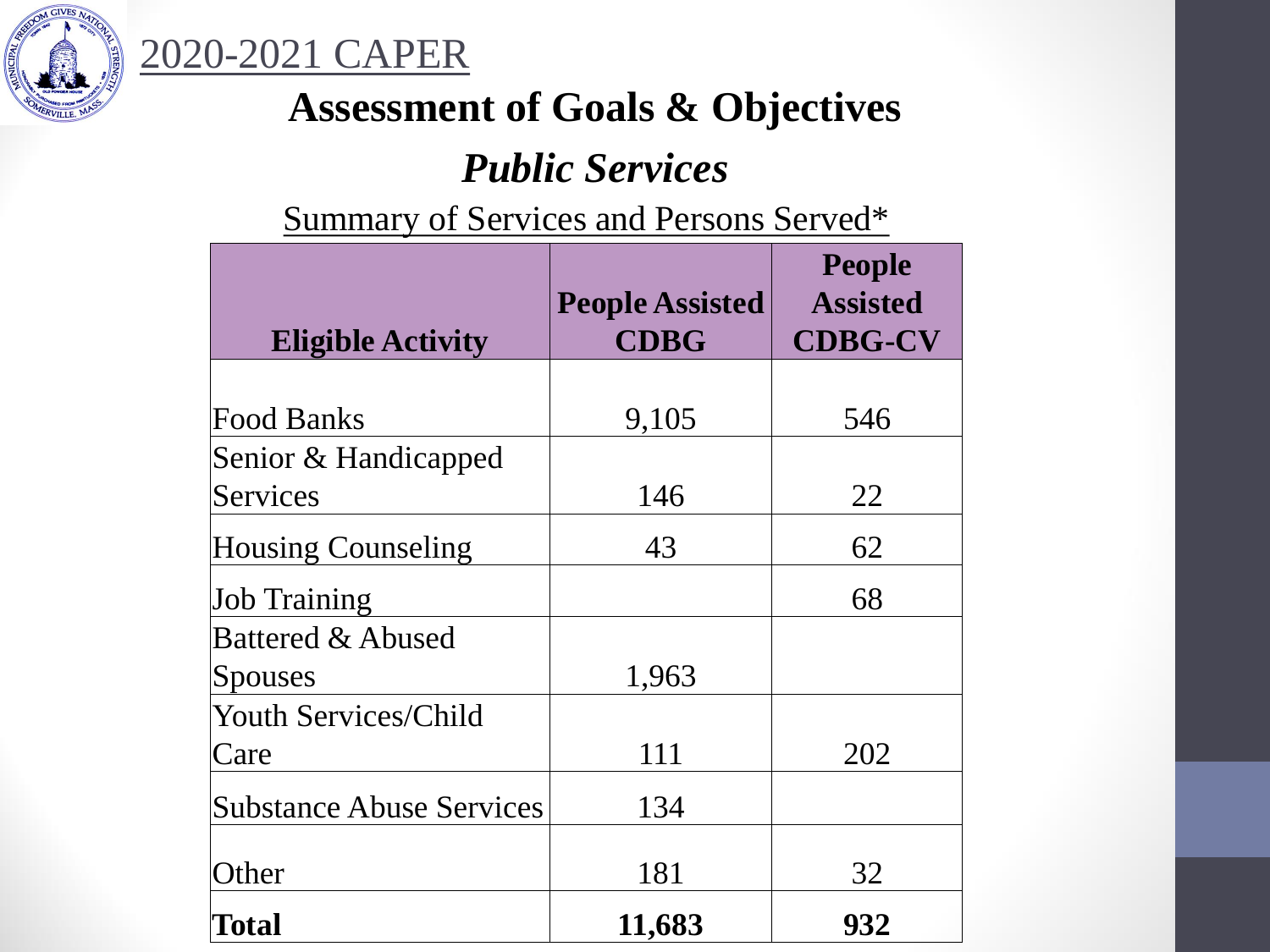

### 2020-2021 Annual Public Services Expenditures

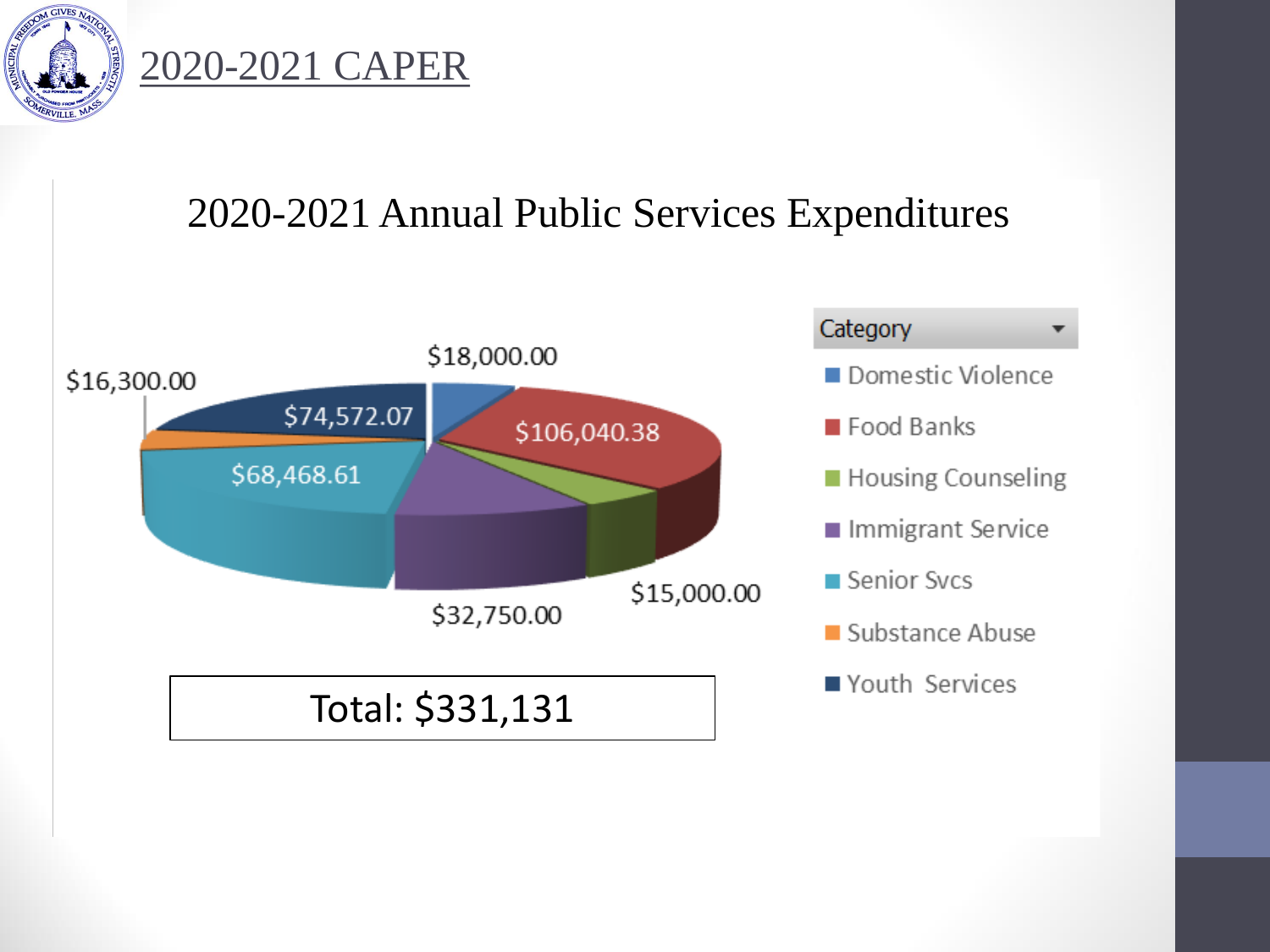

## Public Services Expenditures CDBG-CV

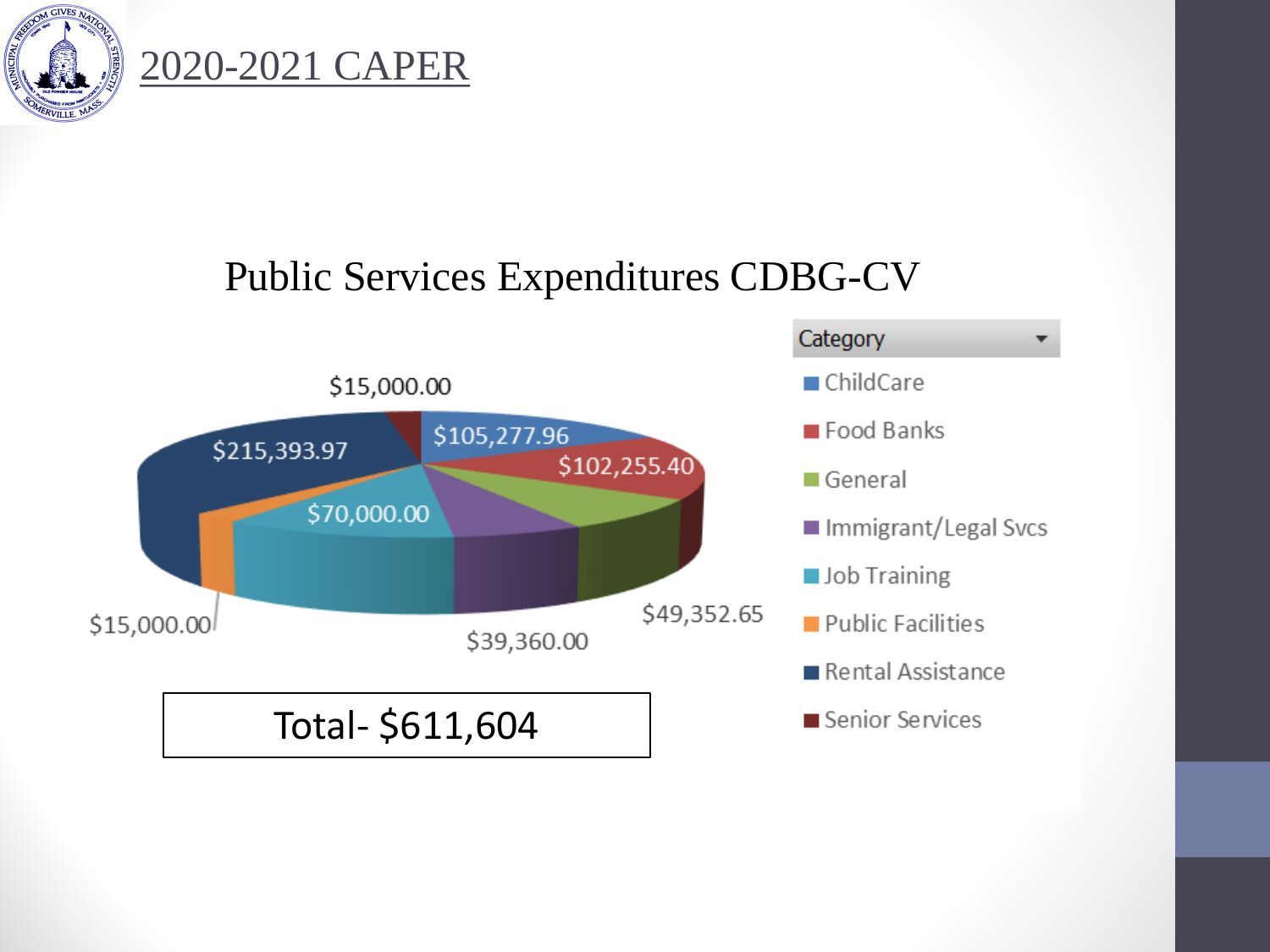

# Public Comments & Next Steps